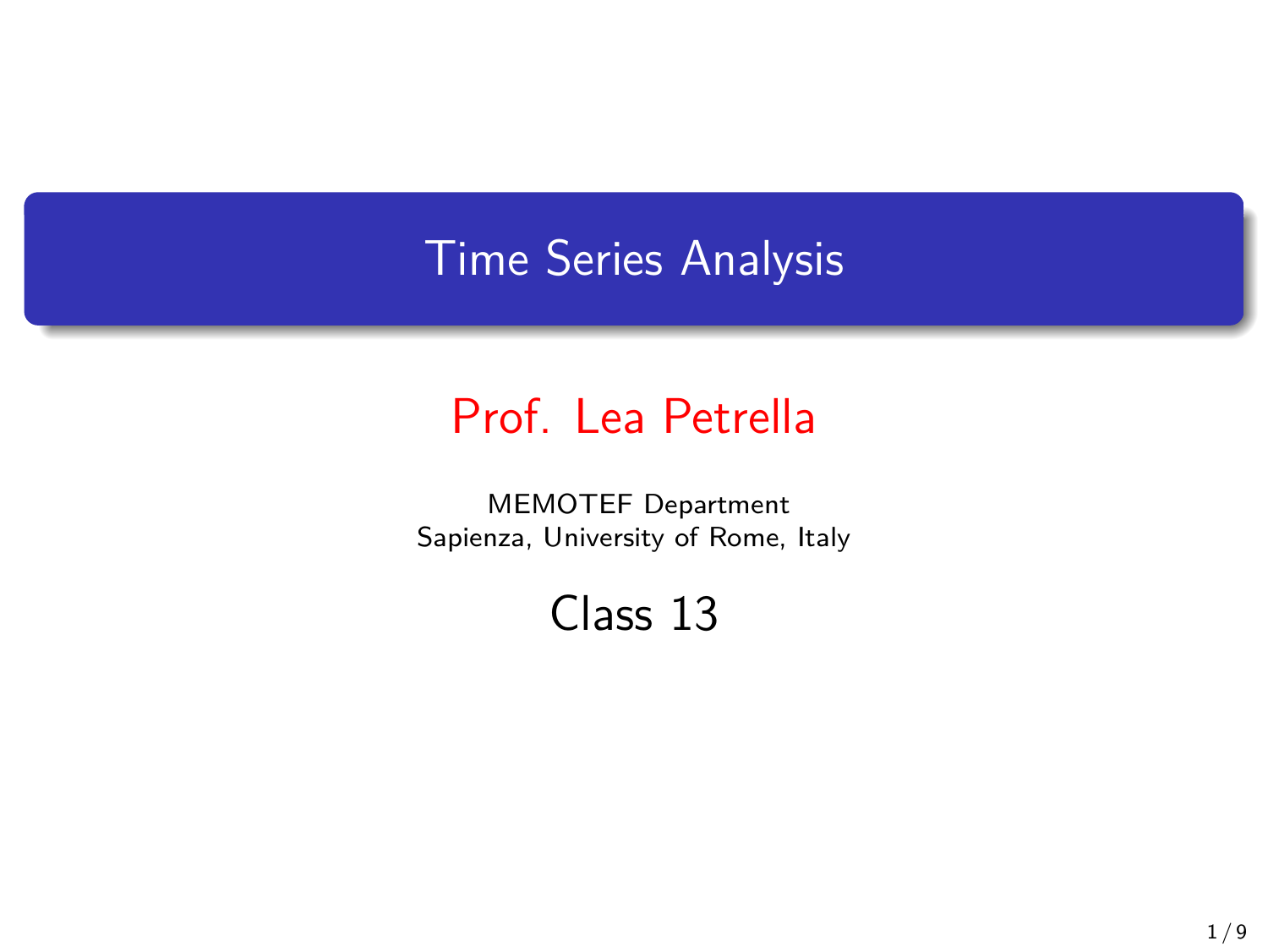## ARCH models

- The most important element to be analyzed in financial data is the volatility.
- This is done by modelling and forecasting the conditional volatility by means of past data.
- A simple way to capture and forecast volatility is by means of *ARCH* models.
- An *ARCH*(1) is defined as

$$
r_t = \epsilon_t
$$

where

$$
\epsilon_t | \mathcal{F}_{t-1} \sim \mathcal{N}(0, \sigma_t^2)
$$

and

$$
\sigma_t^2 = \omega + \alpha \epsilon_{t-1}^2.
$$

- Here *Ft−*<sup>1</sup> represents the information set at time *t −* 1.
- Suppose *ω >* 0 and 0 *< α <* 1 in order to have a stationary process and positive variance.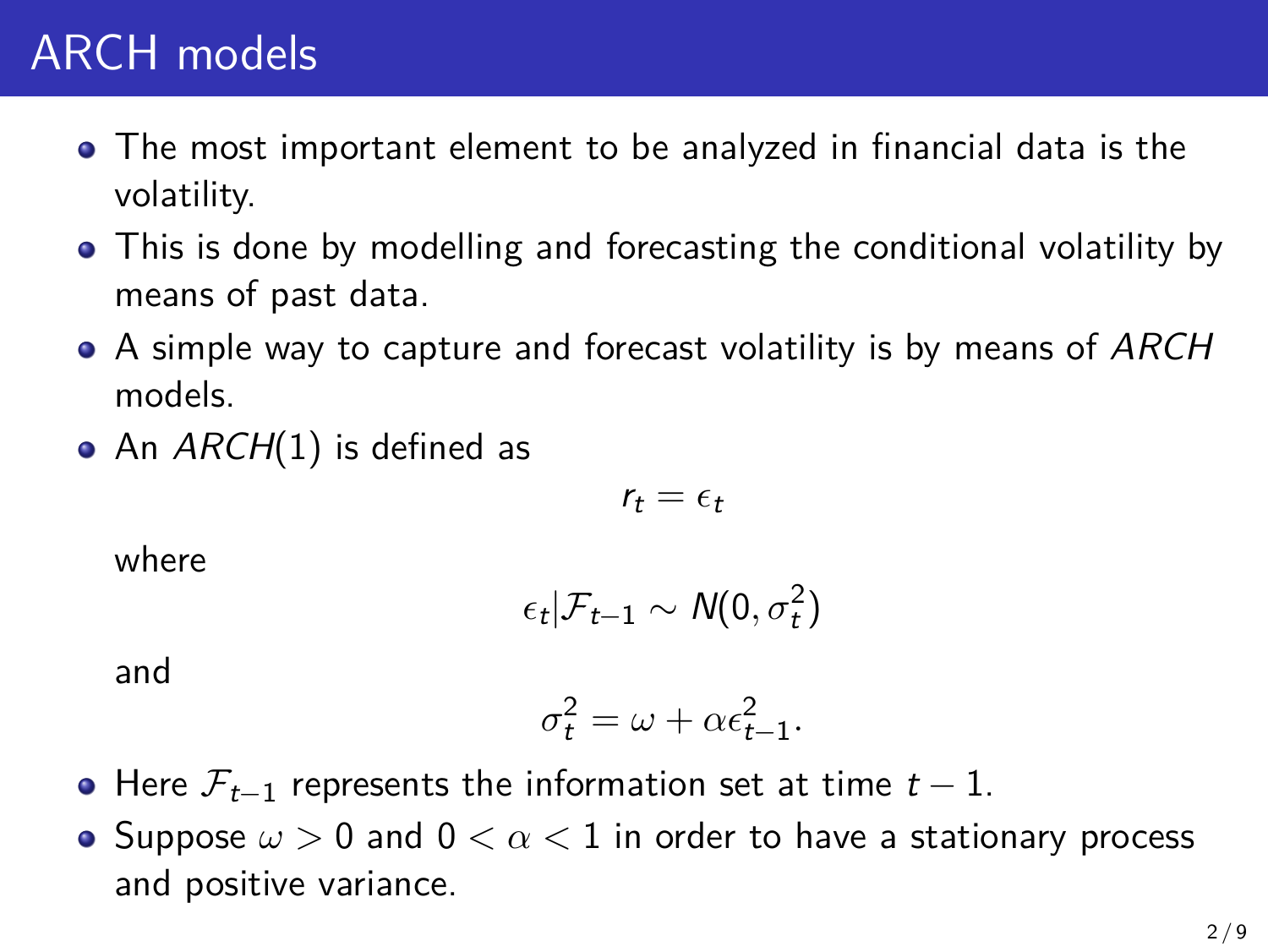We show that  $r_t$  is a WN:

.

The unconditional expected value is null:

$$
\mathbb{E}(r_t)=0
$$

This is obtained by using the law of total expectation:

$$
\mathbb{E}(r_t)=\mathbb{E}(\mathbb{E}(r_t|\mathcal{F}_{t-1}))=0
$$

• The unconditional variance is constant

$$
\sigma^2 = \mathbb{E}(\mathbf{r}_t^2) = \mathbf{Var}(\epsilon_t) = \mathbb{E}(\epsilon_t^2) = \mathbb{E}(\mathbb{E}(\epsilon_t^2 | \mathcal{F}_{t-1})) =
$$
  
=  $\mathbb{E}(\sigma_t^2) = \mathbb{E}(\omega + \alpha \epsilon_{t-1}^2) = \omega + \alpha \mathbb{E}(\epsilon_{t-1}^2) = \omega + \alpha \sigma^2 = \frac{\omega}{1 - \alpha}.$ 

**Correlation is zero** 

$$
Cov(r_t, r_{t-h}) = \mathbb{E}(\epsilon_t \epsilon_{t-h}) = \mathbb{E}(\mathbb{E}(\epsilon_t \epsilon_{t-h}|\mathcal{F}_{t-1}))
$$
  
=  $\mathbb{E}(\epsilon_{t-h}\mathbb{E}(\epsilon_t|\mathcal{F}_{t-1})) = 0.$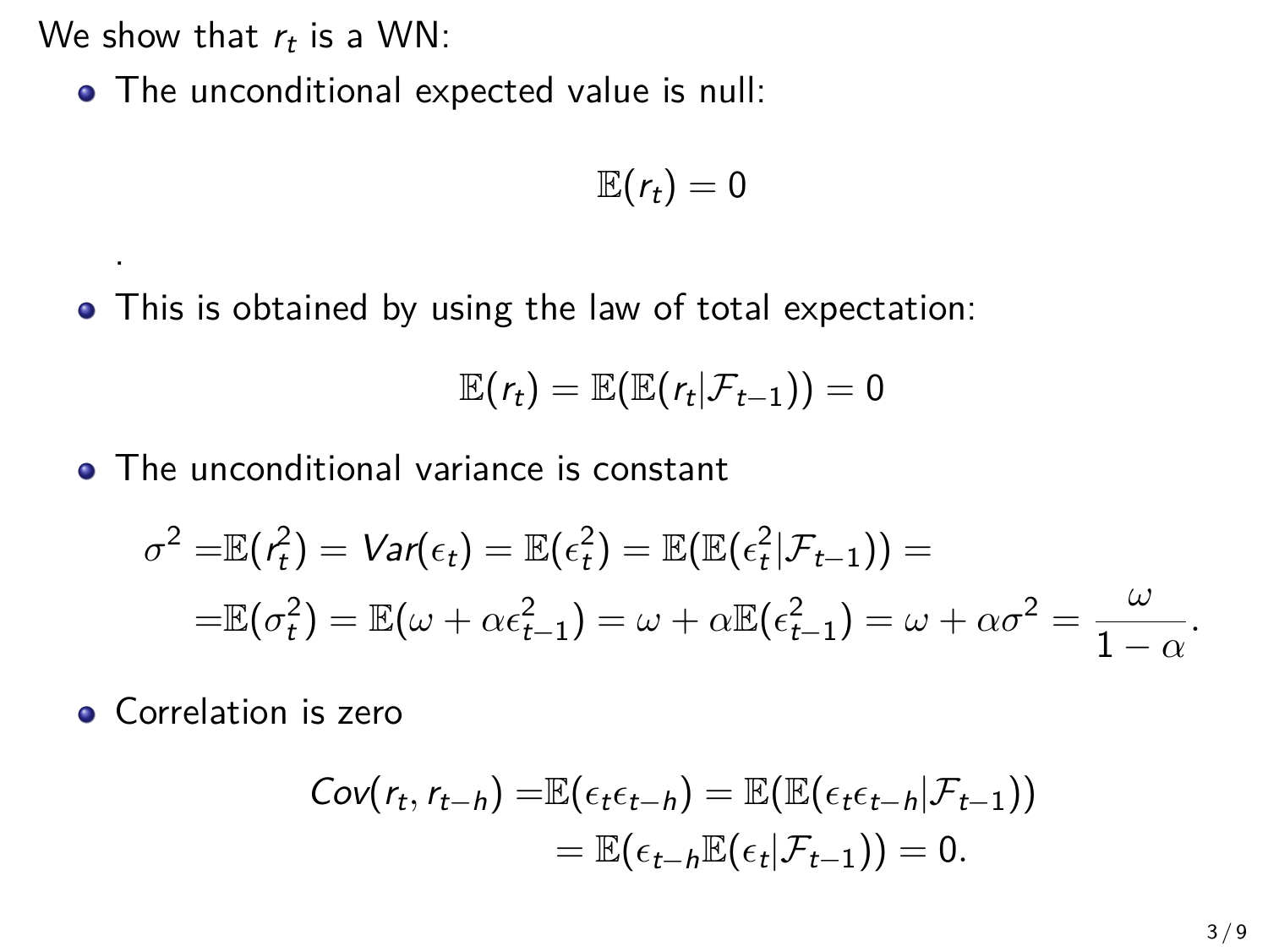- Since the covariance is zero, *r<sup>t</sup>* cannot be predicted using *Ft−*1. Notice, that this does not imply *r<sup>t</sup>* independent. It can be shown that  $Cov(r_t^2, r_{t-h}^2) \neq 0.$
- Even under Gaussianity, *r<sup>t</sup>* is leptokurtic. To study tail behaviour we need to rely on the fourth moment. Recall that for a Gaussian distribution

$$
\mathbb{E}(\epsilon_t^4|\mathcal{F}_{t-1})=3[\mathbb{E}(\epsilon_t^2|\mathcal{F}_{t-1})]^2.
$$

**o** It follows

$$
\mu_4 = \mathbb{E}(r_t^4) = \mathbb{E}(\epsilon_t^4) = \mathbb{E}(\mathbb{E}(\epsilon_t^4 | \mathcal{F}_{t-1})) = \mathbb{E}(3\mathbb{E}(\sigma_t^2 | \mathcal{F}_{t-1})^2) =
$$
  
= 3\mathbb{E}(\omega + \alpha \epsilon\_{t-1}^2)^2 = 3\mathbb{E}(\omega^2 + \alpha^2 \epsilon\_{t-1}^4 + 2\omega \alpha \epsilon\_{t-1}^2) =  
= 3\omega^2 + 3\alpha^2 \mathbb{E}(\epsilon\_{t-1}^4) + 6\omega \alpha \mathbb{E}(\epsilon\_{t-1}^2).  
\implies \mu\_4 = 3\omega^2 + 3\alpha^2 \mu\_4 + 6\omega \alpha \frac{\omega}{1 - \alpha}.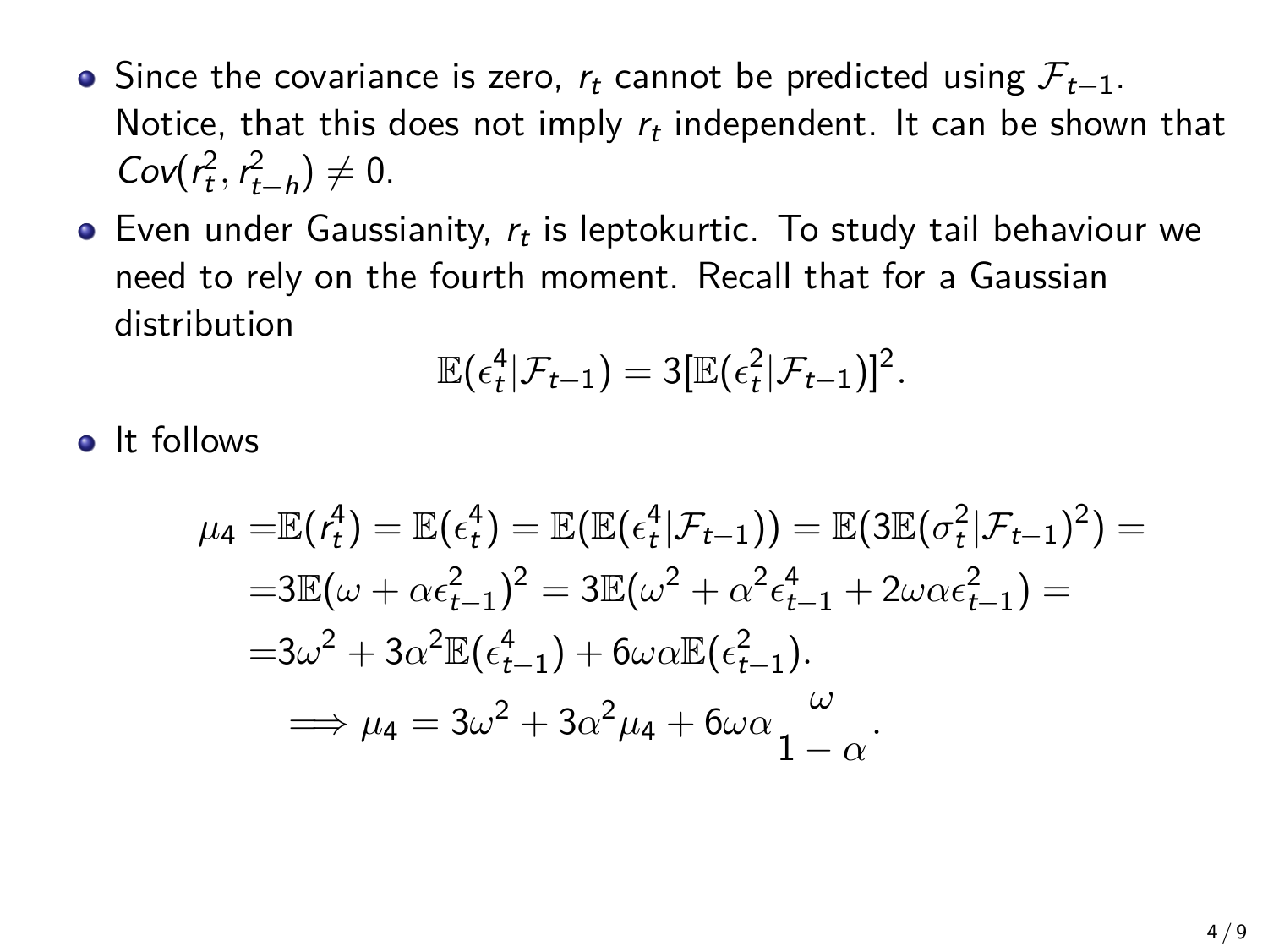**a** It follows

$$
\mu_4=\frac{3\omega^3(1+\alpha)}{(1-\alpha)(1-3\alpha^2)}.
$$

• Kurtosis can be computed as

$$
\text{Kurt} = \frac{\mathbb{E}(\epsilon_t^4)}{\mathbb{E}(\epsilon_t^2)^2} = 3\frac{1-\alpha^2}{1-3\alpha^2} \ge 3.
$$

**Skewness is** 

$$
\mu_3 = \mathbb{E}(\mathbf{r}_t^3) = \mathbb{E}(\mathbf{\epsilon}_t^3) = \mathbb{E}(\mathbb{E}(\mathbf{\epsilon}_t^3|\mathcal{F}_{t-1}) = 0
$$

- It can be shown that each odd moment is zero.
- **•** In the *ARCH* models high shocks have an big impact on the conditional variance. Thus, they are approprieate to capture the volatility clustering.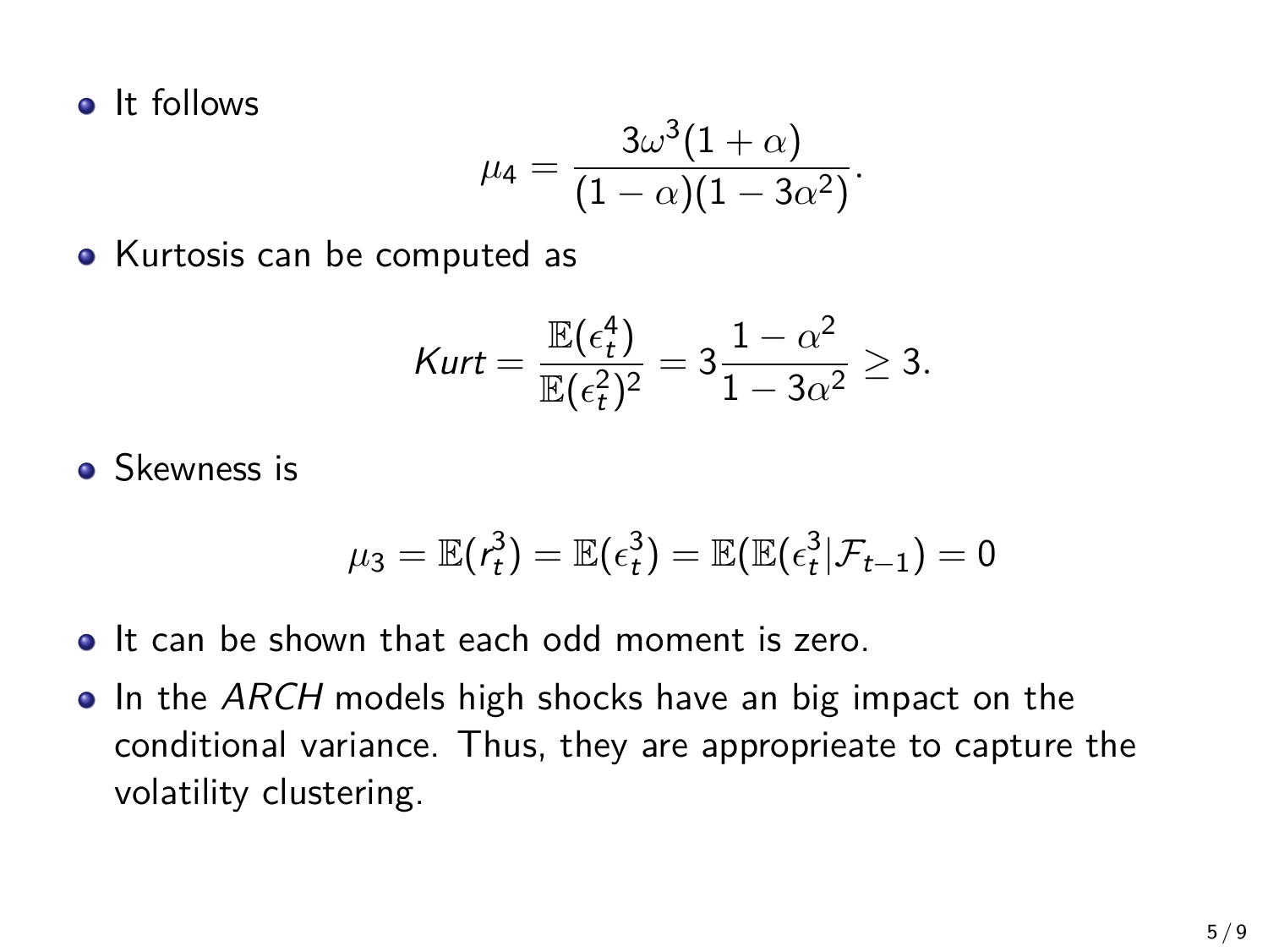• It can be shown that an *ARCH*(1) process an *ARMA* representation. Specifically it has an *AR*(1) representation,

$$
r_t^2 = \omega + \alpha r_{t-1}^2 + v_t.
$$

Here *v<sup>t</sup>* is a WN such that

$$
\mathbb{E}(v_t) = 0
$$

$$
Var(v_t) = \frac{2\omega(1+\alpha)}{(1-\alpha)(1-3\alpha^2)},
$$

and

$$
Cov(v_t, v_{t-h}) = 0.
$$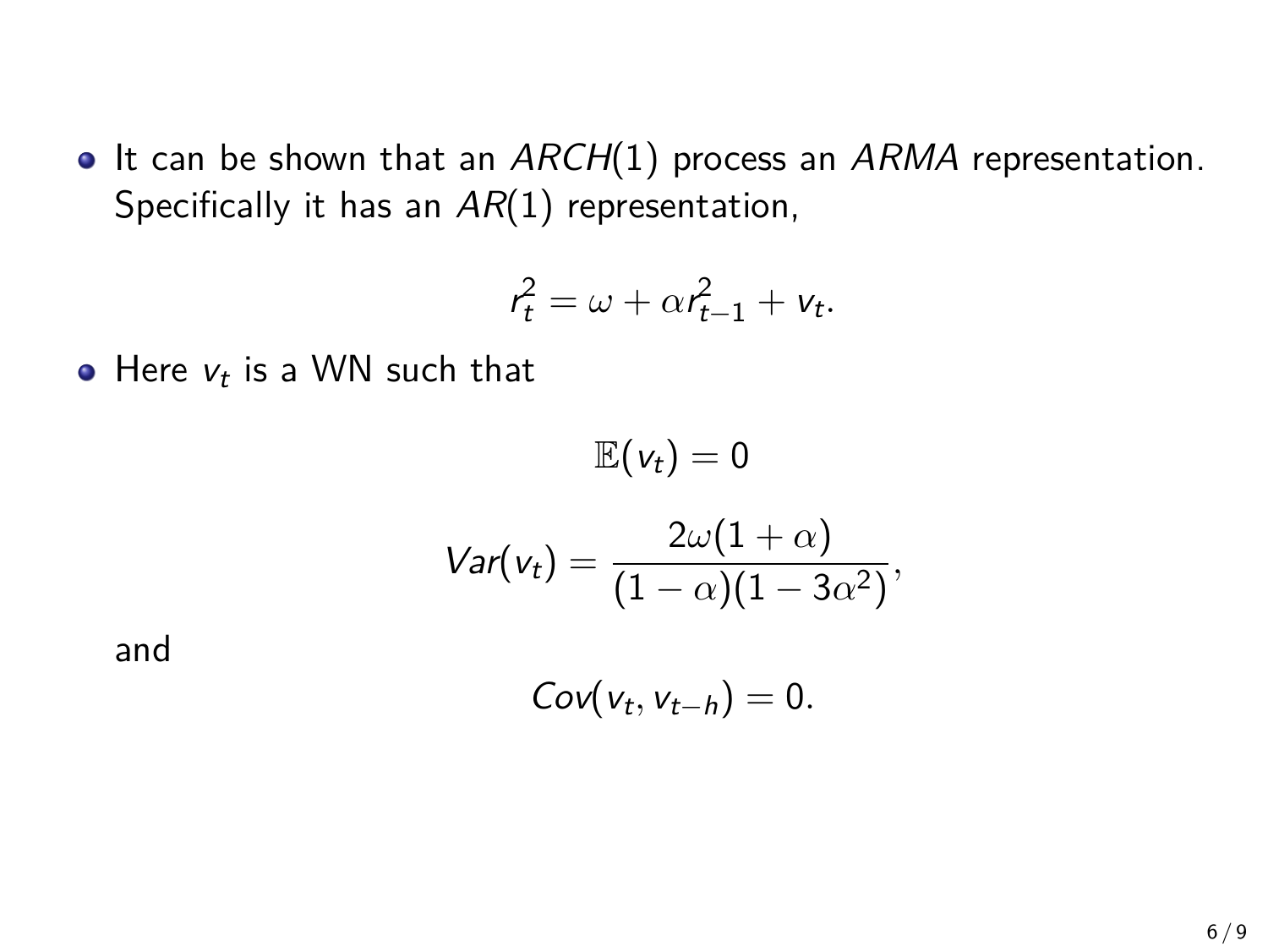$$
\mathbb{E}(r_t^2) = \frac{\omega}{1 - \alpha}.
$$
  
Var $(r_t^2)$  =  $\frac{2\omega^2}{(1 - \alpha)^2 (1 - 3\alpha^2)}$ .  

$$
\rho_{r^2}(h) = \text{Corr}(r_t^2, r_{t-h}^2) = \alpha^h.
$$

That decays to zero according to the values of *α*.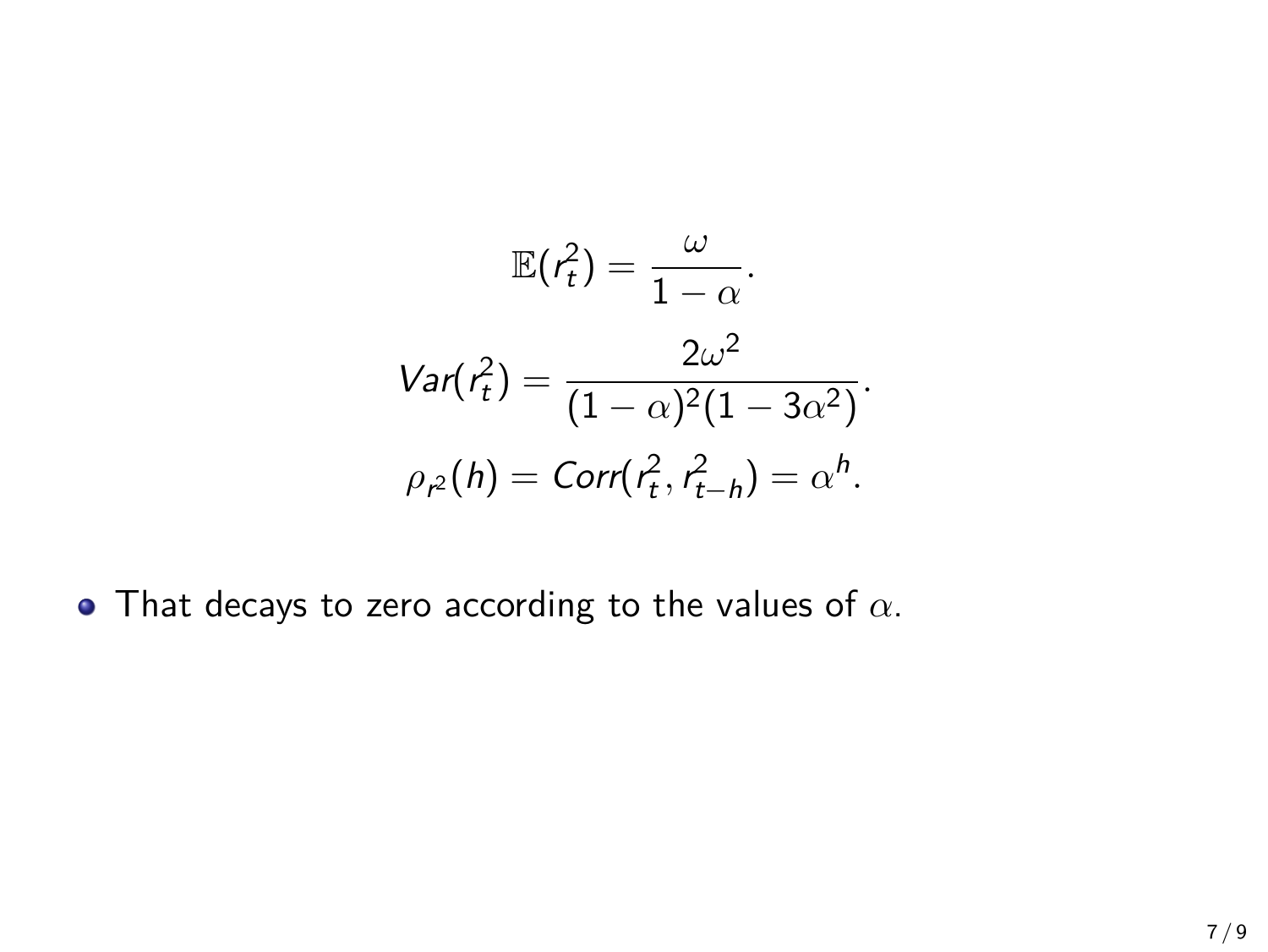■ In general, an *ARCH(p)* can be written as

 $r_t = \epsilon_t$ 

where

$$
\epsilon_t | \mathcal{F}_{t-1} \sim N(0, \sigma_t^2)
$$

$$
\sigma_t^2 = \omega + \sum_{j=1}^p \alpha_j \epsilon_{t-j}^2.
$$

• Notice that  $\omega > 0$  and  $\alpha_i \geq 0$   $\forall j$  ensure positive conditional variance. If  $\sum_{j=1}^p < 1$  then  $ARCH(p)$  is said weakly stationary.